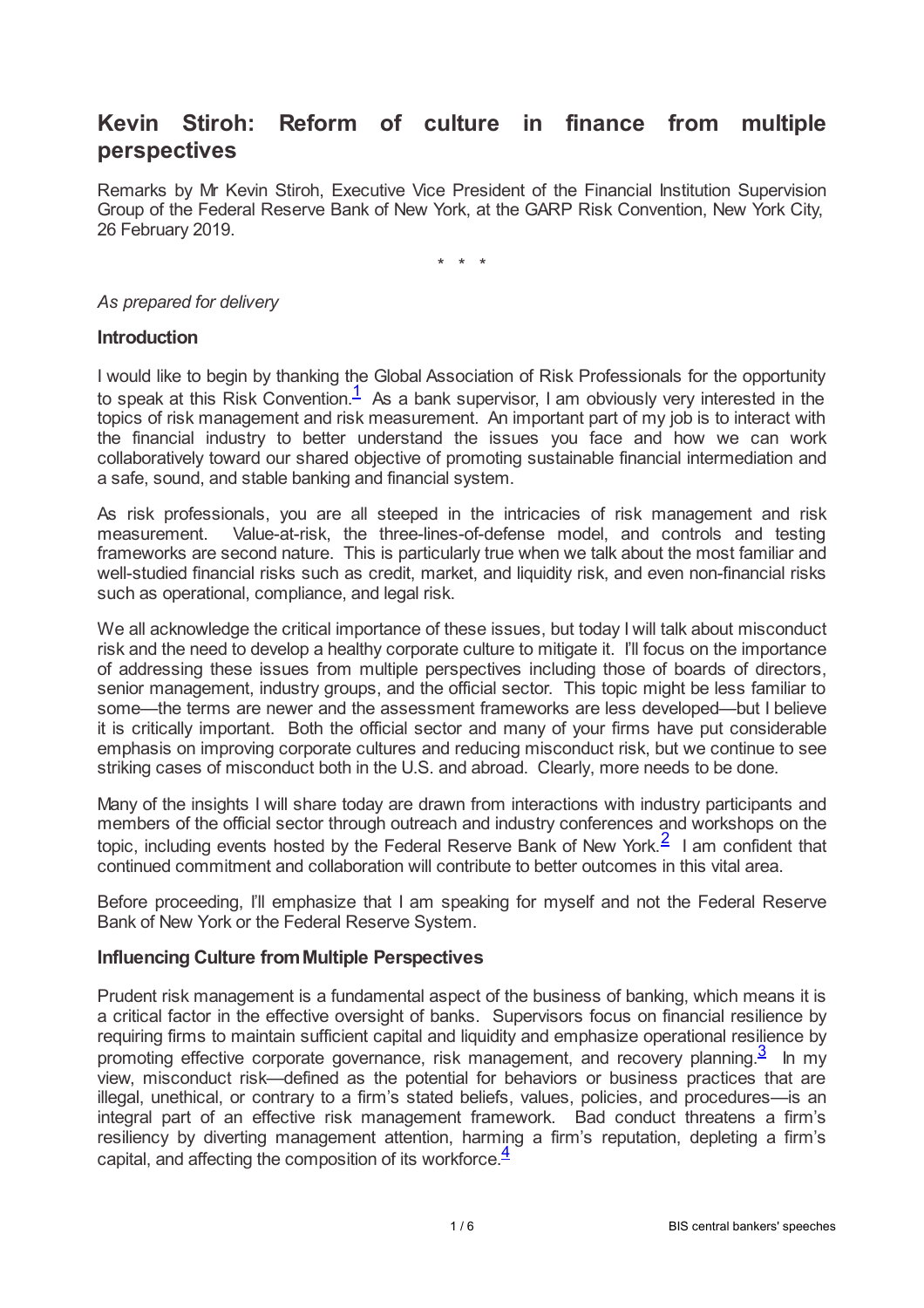To further develop this idea, the team working on this at the New York Fed introduced the concept of a firm's "cultural capital," which is a type of intangible asset that impacts what a firm produces and how it operates. It is analogous to *physical capital,* like equipment, buildings and property, or to *human capital*, like the accumulated knowledge and skills of workers, or to *reputational capital,* like the franchise value or brand recognition. This is an intangible asset, so we generally feel the impact rather than see the thing itself. Nonetheless, I believe a firm's cultural capital can be measured, assessed, and ultimately impacted in ways that can improve outcomes and enhance a firm's resiliency.

In a firm with a high level of cultural capital, for example, misconduct risk is low and observed structures, processes, formal incentives, and desired business outcomes are consistent with the firm's stated values and risk appetite. Unspoken patterns of behavior reinforce this alignment. Problems are escalated to senior managers routinely, as employees feel empowered to raise their hands and believe that their efforts will result in meaningful responses. And senior leaders advance through the organization because, in addition to strong business performance, they set a credible tone from above by modeling behaviors consistent with the firm's values.

By contrast, in firms with low levels of cultural capital, formal policies and procedures do not reflect "the way things are really done." Misconduct results from the norms and pressures that drive individuals to make decisions that are not aligned with the values, business strategies, and risk appetite set by the board and senior leaders. Employees do not speak freely when they have concerns, and directors and senior managers do not find out about improper conduct until it is uncovered by the authorities. Rules may be followed to the letter, but not in spirit. All of this increases misconduct risk and potentially damages the firm and the industry over time.

To be clear, I am not saying this is easy. Culture is difficult to assess because it is not a single, point-in-time metric, but a multi-dimensional concept with different implications for different parts of an organization. This complexity suggests that no single metric, solution, approach, or template will work for every firm in every circumstance.<sup>[5](#page-5-4)</sup>

<span id="page-1-0"></span>Consider the different roles of key players in mitigating misconduct risk and building and sustaining a healthy culture. The board of directors, senior management, staff, investors, industry groups, and the official sector might all see and assess aspects of a firm's culture differently. Today, I will focus on a few of these stakeholders.

# *Boards of Directors*

In 2017, the New York Fed hosted a culture measurement workshop that included a panel of board members from various financial firms. There was consensus among the panelists that board members play a critical role in a firm's governance structure and culture. Moreover, corporate boards independently assess whether management is setting the right tone and hold management accountable for any gaps between a firm's values and its actual business practices. Proposed guidance from the Federal Reserve suggests that the responsibilities of an effective board of directors include setting strategy and risk tolerance, supporting independent risk management, managing information flows, ensuring appropriate expertise, and holding senior management accountable for effective execution.<sup>[6](#page-5-5)</sup>

<span id="page-1-2"></span><span id="page-1-1"></span>Behavioral indicators can help boards understand their firms' cultures and identify potential trouble spots within the organization. Corporate boards use various methods to obtain information and assess culture, such as meeting with many levels of employees, receiving thirdparty assessments, and conducting 360 reviews of the CEO and top leaders. Organizations like the U.K. Banking Standards Board (BSB) can provide outside benchmarking data against which to measure the culture within one's own firm.  $\frac{7}{2}$  $\frac{7}{2}$  $\frac{7}{2}$  Corporate boards for financial firms may also import practices and lessons from other industries. Finally, the board members that participated in the New York Fed's workshop agreed that a board's own culture matters; it needs independent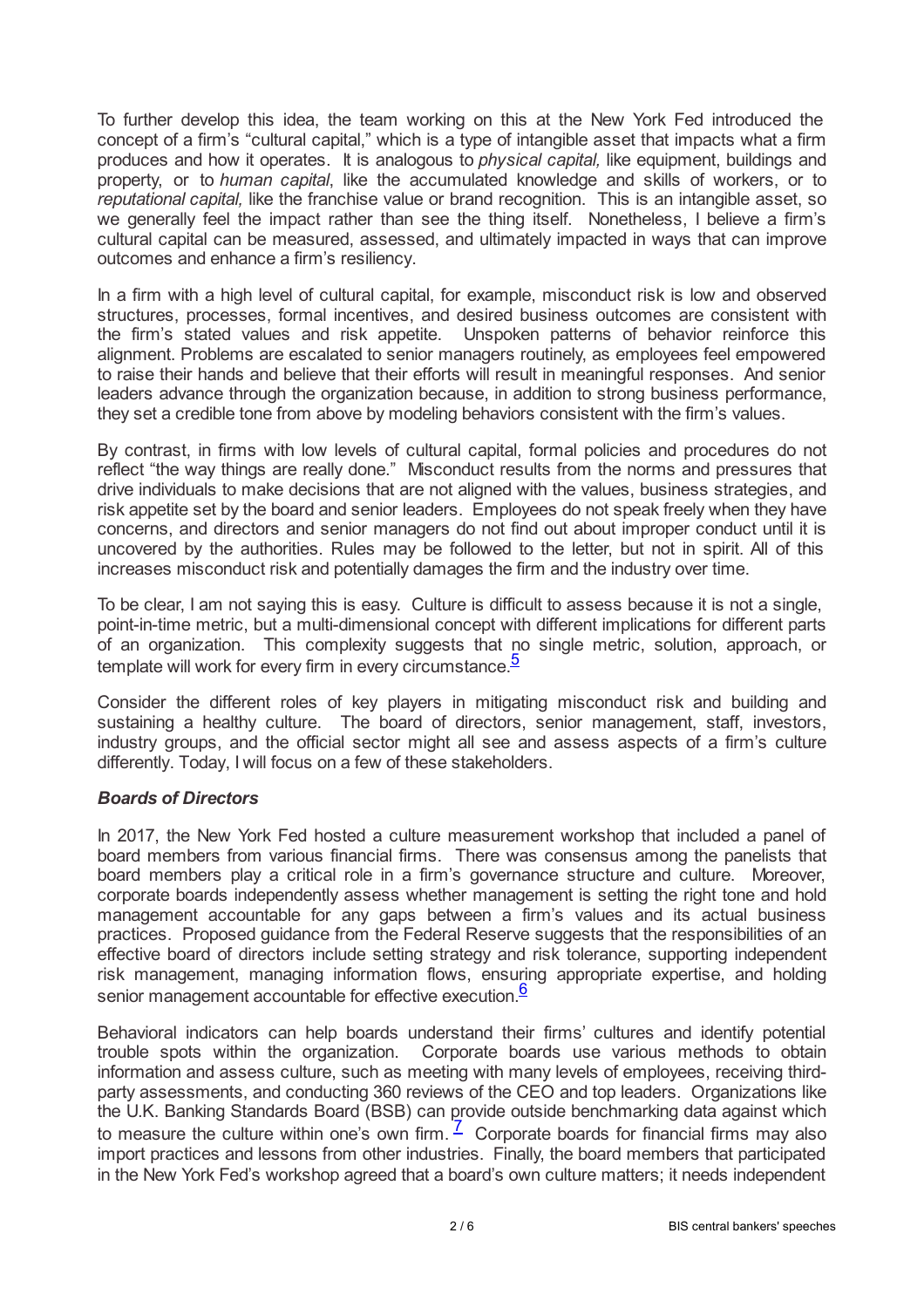voices, diverse perspectives, and opportunity for debate.

#### *Senior Management*

The Federal Reserve published a proposal on corporate governance that states that senior management is responsible for the execution of strategy and day-to-day operations consistent with the firm's stated risk appetite, ensuring safety and soundness, overseeing business lines and risk management, and ensuring compliance with internal policy, procedures, regulations and laws.<sup>[8](#page-5-7)</sup> Development of a firm's cultural capital links directly to these core responsibilities and is evidenced by behavior throughout the firm.

<span id="page-2-0"></span>To address these concerns and build cultural capital, some firms have established culture and conduct committees or groups that meet regularly to review cultural indicators and assessment efforts. Providing these groups with sufficient stature, developing the proper infrastructure to support them, and defining clear roles and responsibilities are essential for success. It is critical that there is alignment between the board, senior management, and middle and lower management on issues of conduct and culture, as employees take cues from their direct managers even more than the tone from the top.

<span id="page-2-2"></span><span id="page-2-1"></span>The performance management framework established by senior management sets powerful incentives to influence conduct and culture within a firm.  $\frac{9}{5}$  $\frac{9}{5}$  $\frac{9}{5}$  Financial incentives, however, are not the only drivers of culture and conduct. Employees alter their behavior based on a variety of formal and informal, intrinsic and extrinsic motivations. Intrinsic motivations could include growth opportunities, independence, power, and social factors, while extrinsic motivations could include pay, benefits, profit sharing, or other forms of awards. With this range of motivating factors and the impact they have on the culture in mind, a number of firms have integrated "how" factors into an employee's performance evaluations by assessing the methods used to achieve a performance goal alongside the "what" components such as contributing to their group's financial performance.  $10$ 

#### *Industry Benchmarking*

Another perspective is from the industry as a whole. I think we can gain important insights by looking across the financial industry, identifying best practices, and understanding what approaches are most effective in positively influencing conduct and culture. Conferences and workshops like those hosted regularly by the New York Fed and others can help. In addition, standardized metrics and indicators can provide insights when assessing changes over time and across firms.

<span id="page-2-3"></span>The BSB, for example, provides one lens on assessing culture change for a broad cross-section of financial services firms operating in the U.K. $\frac{11}{1}$  $\frac{11}{1}$  $\frac{11}{1}$  Each firm participating in the survey has the ability to see its outcomes relative to others and the industry average. This type of industry-wide assessment gives firms insight into areas they can individually focus on, as well as areas they may want to address as an industry.

The U.K. is not alone in this approach. In December 2017, the chief executives of the five main retail banks in Ireland informed the Department of Finance of their intention to establish an Irish Banking Standards Board.<sup>[12](#page-5-11)</sup>

<span id="page-2-5"></span><span id="page-2-4"></span>In the U.S., the idea of industry benchmarking has been raised and discussed in the past, but no industry action has emerged to move this idea forward. At the New York Fed's workshop on culture measurement and assessment, several participants recommended either joining the BSB's benchmarking survey or creating a similar U.S. organization.<sup>[13](#page-5-12)</sup> Some noted that it would be helpful to include non-banks in the effort, and to collaborate with other corporations that have experience building strong cultures. Participants also discussed the importance of sharing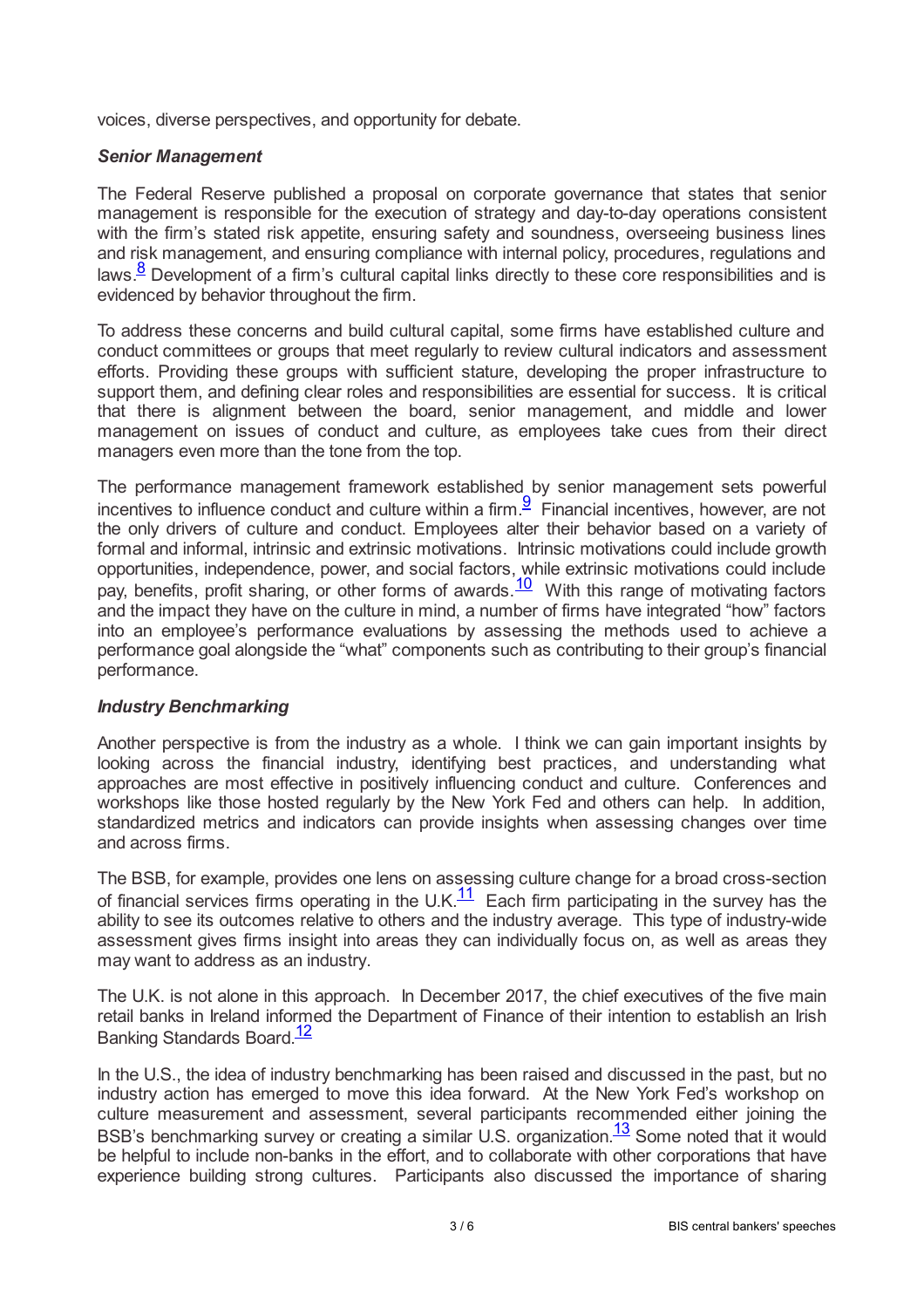"lessons learned" and developing best practices as an industry. In my view, these types of industry-led initiatives can offer useful insights as firms compare and contrast their efforts and outcomes with peers.

## *Official Sector*

A final perspective is that of the official sector. In my view, there is a clear role that follows the traditional focus on prudent risk management and the goal of building resilience. This reflects both the direct impact to firms mentioned above and the potential for industry-wide spillover if conduct and performance issues at one firm cause customers, counterparties, and investors to lose trust in the industry as a whole. This type of spillover suggests a role for the official sector to coordinate efforts and push the industry forward.

To be clear, it is not the role of the official sector to set the internal culture of a firm—that responsibility lies squarely with the board of directors and senior management. Rather, the job of the official sector is to promote standards and practices that will mitigate misconduct risk and promote efficient and sustained financial intermediation and financial stability.

Global supervisors have taken a number of approaches when it comes to understanding, influencing, and assessing culture at firms. In the whitepaper I mentioned earlier, my New York Fed colleagues and I included a section describing a selection of approaches that the official sector has employed. The Financial Stability Board Working Group on Governance Frameworks (FSB WGGF) has published a range of tools for supervisors to use in assessing firms' management of cultural drivers of misconduct, as well as a summary of supervisory approaches and practices in supervising for culture. $\frac{14}{1}$  $\frac{14}{1}$  $\frac{14}{1}$  This variation reflects differences in mandates, tools, and authority. Looking across jurisdictions, we see supervisory efforts such as specialized units of behavioral experts, risk culture assessment frameworks, and supervisory guidance that directs supervised institutions to develop and promote a sound corporate culture.

<span id="page-3-0"></span>This variation in approach is a valuable feature of the official sector focus on conduct and culture reform. As the official sector innovates, experiments, and introduces new approaches, we'll develop a better understanding of how to best promote a healthy culture and mitigate misconduct risk.

## **Measurement and Assessment**

I'll now turn to the question of measurement and assessment. As all risk managers know, you can't manage what you can't measure. This is equally true in the area of misconduct risk. At the same time, while hard data is important, I don't believe it is sufficient to convey all of the complexities of a firm's culture or all of the ways it can impact business outcomes.

In recent years, we have seen firms develop dashboards that seek to bring together various metrics from across their organization. This is an important and necessary step. Data sources that we've seen include internal quantitative information such as compliance and policy violations, completed trainings, audit results, and risk metrics like limit breaches, policy violations and external metrics like customer complaints, stakeholder perceptions, and client surveys. There also are qualitative data based on employee surveys. Some firms have begun to do more frequent pulse surveys with small cohorts of staff. Other firms have found that long-term trends are more insightful than short term changes.

These types of data, while necessary, are not sufficient to make progress. Supplementing hard data with interviews, focus groups, dialogue, and external benchmarking can greatly enhance an organization's ability to manage and strengthen its culture. Measurement and metrics are best used as a starting point to spur further analysis and probing as boards and senior management seek to identify trouble spots and build strong cultures.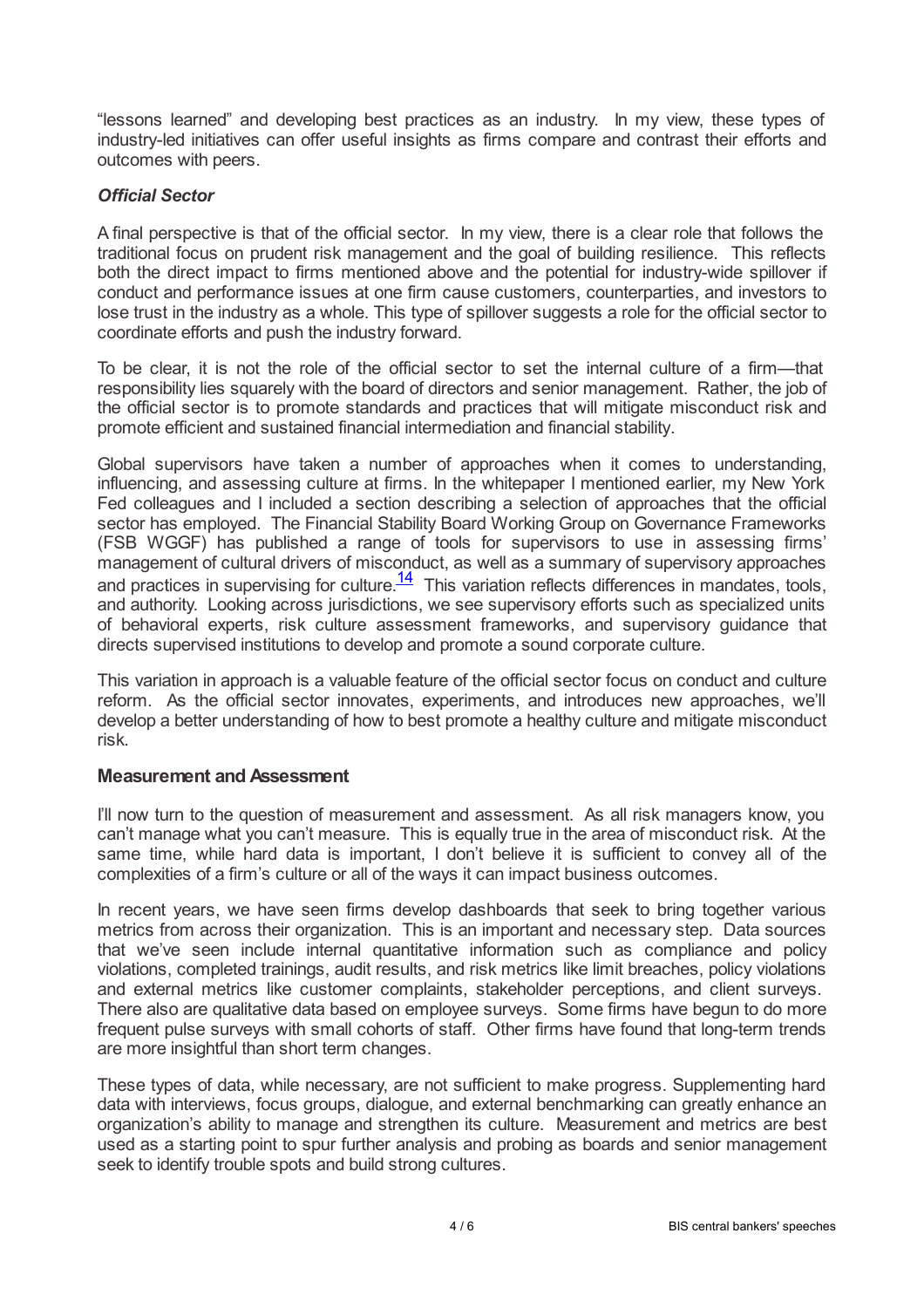As we continue to see the impact of technology and big data in other parts of financial services, one interesting question is how innovation and enhanced technology will support the measurement and management of culture. The potential of big data analytics to revolutionize approaches in many areas of business has been talked about for years, and is now beginning to become a reality. For example, we might see firms routinely leverage broader data to make stronger predictions about potential misconduct risk, which could be useful to help focus scarce compliance resources.

Some may view the official sector as an impediment to the adoption of new technologies, but I don't think that needs to be the case. In the context of compliance risk management in the U.S., the five federal banking agencies recently encouraged financial firms to explore innovative approaches to meet their compliance obligations related to money laundering and further strengthen the industry against illicit activity.<sup>[15](#page-5-14)</sup>

<span id="page-4-0"></span>Similarly, in the U.K., Rob Gruppetta, head of the Financial Crime Department at the Financial Conduct Authority, has spoken about the "balancing act" the FCA faces as a regulator trying to encourage progress and innovation while also mitigating danger and imprudent risk-taking. He points out that data from new technologies has also allowed the FCA to be more consistent, effective, and risk-based in its supervisory approach toward conduct risk. $\frac{16}{16}$  $\frac{16}{16}$  $\frac{16}{16}$  This leads to a question about how firms can use similar tools and techniques to mitigate misconduct risk and promote healthy cultures.

<span id="page-4-1"></span>As with any innovation and application of new technology, critical questions are emerging. For example, reliance on complex algorithms or machine learning tools raises issues around "explainability" and a clear audit trail. Lawyers will inevitably opine on a variety of issues, including data protection and privacy. Beyond strictly legal issues, firms will have to wrestle with questions about fundamental fairness and the consequences that techniques perceived as unduly intrusive and untrusting may have on employee morale and industry retention. As new technologies spread and their use grows in areas related to compliance and internal assessments, we will need to confront these issues.

#### **Conclusions**

To conclude, the culture of a financial firm, and of the industry as a whole, is a complex phenomenon that is not easy to measure or manage. Collectively, however, we must not ignore this issue.

Looking ahead, members of the financial industry with different roles and perspectives can each take practical steps to move this dialogue forward. Financial firms should continue to develop and implement programs to build cultural capital, with directors, senior management, and staff each having distinct responsibilities and perspectives. Supervisors around the globe should remain committed to staying up-to-date on industry advances while continuing to develop and implement innovative supervisory approaches. We should continue to collaborate with the industry, the academic community, and other parts of the official sector. We should continue to monitor progress on industry benchmarking as more jurisdictions take up these efforts. And, perhaps most importantly, we should continue to engage in discussions like this one, so we work together to identify lessons learned and best practices as we pursue our common goals of a safe, sound, and stable banking system.

I think we should be optimistic that with the right tools and technology, the right level of commitment, and the right people at the table, we can build cultural capital and mitigate misconduct risk. We all have a role to play in mobilizing our organizations to advance this critical work.

Thank you for your attention.